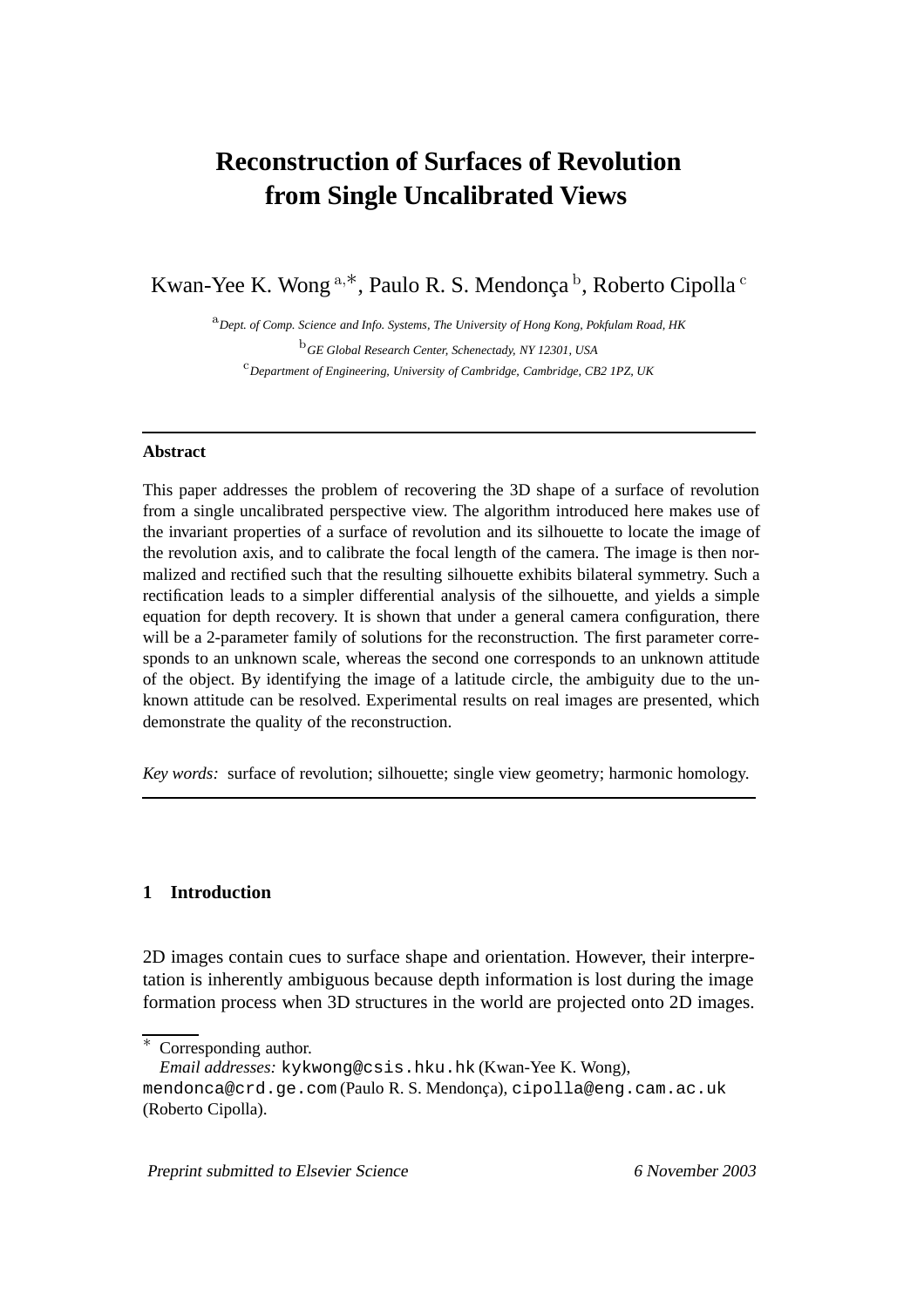Multiple images from different viewpoints can be used to resolve these ambiguities, and this results in techniques like *stereo vision* and *structure from motion*. On the other hand, under certain appropriate assumptions, it is also possible to infer scene structure, like surface orientation and curvature, from a single image. In this paper, a simple technique for recovering the 3D shape of a surface of revolution from a single view is introduced. The symmetry properties exhibited in the image of a surface of revolution are exploited to calibrate the focal length of the camera, and to rectify the image so that the resulting silhouette exhibits bilateral symmetry. Surface normals along the contour generator are then determined from the rectified silhouette, and depth information can then be recovered using a coplanarity constraint between the surface normal and the revolution axis.

This paper is organized as follows. Section 2 briefly reviews existing techniques in the literature for shape from contour using single view. Section 3 gives the theoretical background necessary for the development of the algorithm presented in this paper. A parameterization for surfaces of revolution is presented and the symmetry properties exhibited in the silhouettes are summarized. In particular, the surface normal and the revolution axis are shown to be coplanar. This coplanarity constraint is exploited in Section 4 to derive a simple technique for reconstructing a surface of revolution from its silhouette in a single view. It is shown that under a general camera configuration, there will be a 2-parameter family of solutions for the reconstruction. The first parameter corresponds to an unknown scale in the reconstruction resulting from the unknown distance of the surface from the camera. The second parameter corresponds to the ambiguity in the orientation of the revolution axis on the y-z plane of the camera coordinate system  $<sup>1</sup>$ . The algorithm and implementa-</sup> tion are described in Section 5 and results of real data experiments are presented in Section 6. Finally conclusions are given in Section 7.

## **2 Previous Works**

The earliest study of silhouettes in single views dates back to 1978, when Barrow and Tenenbaum [1] showed that surface orientation along the silhouette can be computed directly from image data. In [2], Koenderink showed that the sign of the Gaussian curvature is equal to the sign of the curvature of the silhouette, and convexities, concavities and inflections of the silhouette indicate convex, hyperbolic and parabolic surface points respectively. In [3], Cipolla and Blake showed that the curvature of the silhouette has the same sign as the normal curvature along the contour generator under perspective projection. A similar result was derived for orthographic projection by Brady et al. in [4].

<sup>1</sup> Here we assume a right-handed coordinate system, where the optical center is at the origin, the x-axis and the y-axis point right and down, respectively, and the  $z$ -axis is the viewing direction.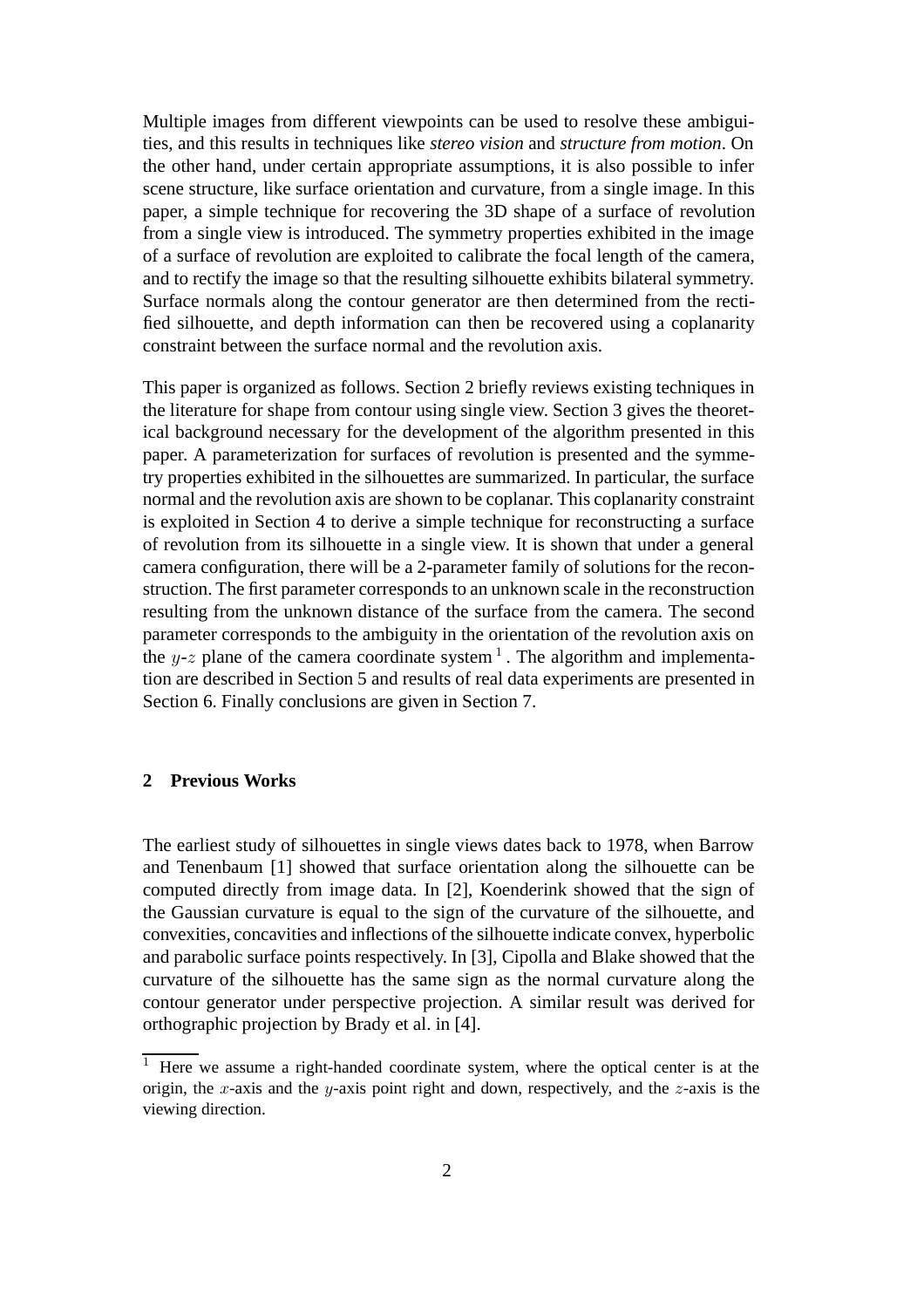In all the above studies, the authors only made use of a single monocular image to infer geometric information from the silhouette. In fact, if some strong a priori knowledge of the object is available, such as the class of shapes to which the object belongs, then a single view alone allows shape recovery. The invariant properties of straight homogeneous generalized cylinders (SHGCs) [5,6] and their silhouettes had been studied by various researchers [7–9], and exploited for object recognition and object pose estimation. In [10–12], algorithms for segmentation and 3D recovery of SHGCs under orthographic projection were presented. In [13], Ulupinar and Nevatia addressed the recovery of curved-axis planar right constant generalized cylinders (PRCGCs) under orthographic projection. Their idea was further developed by Zerroug and Nevatia [14] who implemented a technique for segmentation and 3D recovery of both PRCGCs and circular planar right generalized cylinders (circular PRGCs) from a single real image under orthographic projection.

This paper addresses the problem of recovering the 3D shape of a surface of revolution (SOR) from a single view. Surfaces of revolution belong to a subclass of SHGCs, in which the planar cross-section is a circle centered at and orthogonal to its axis. This work is different from the previous ones in that, rather than the orthographic projection model, which is a quite restricted case, the perspective projection model is assumed. In [15], Lavest et al. presented a system for modelling SORs from a set of few monocular images. Their method only works with calibrated cameras, and requires the presence of a perspective image of a latitude circle of the object and some zero-curvature curve points in the silhouette. The algorithm introduced here works with an uncalibrated camera, and it estimates the focal length of the camera directly from the silhouette. Besides, a latitude circle is not necessary as the algorithm will produce a 2-parameter family of SORs under an unknown attitude and scale of the object.

## **3 Properties of Surfaces of Revolution**

Let  $\tilde{\mathbf{C}}_r(s)=[X(s) \ Y(s) \ 0]^T$  be a regular and differentiable planar curve on the x-y plane where  $X(s) > 0$  for all s. A surface of revolution can be generated by rotating  $C_r$  about the y-axis, and is given by

$$
\tilde{\mathbf{S}}_{\mathbf{r}}(s,\theta) = \begin{bmatrix} X(s) \cos \theta \\ Y(s) \\ X(s) \sin \theta \end{bmatrix},
$$
\n(1)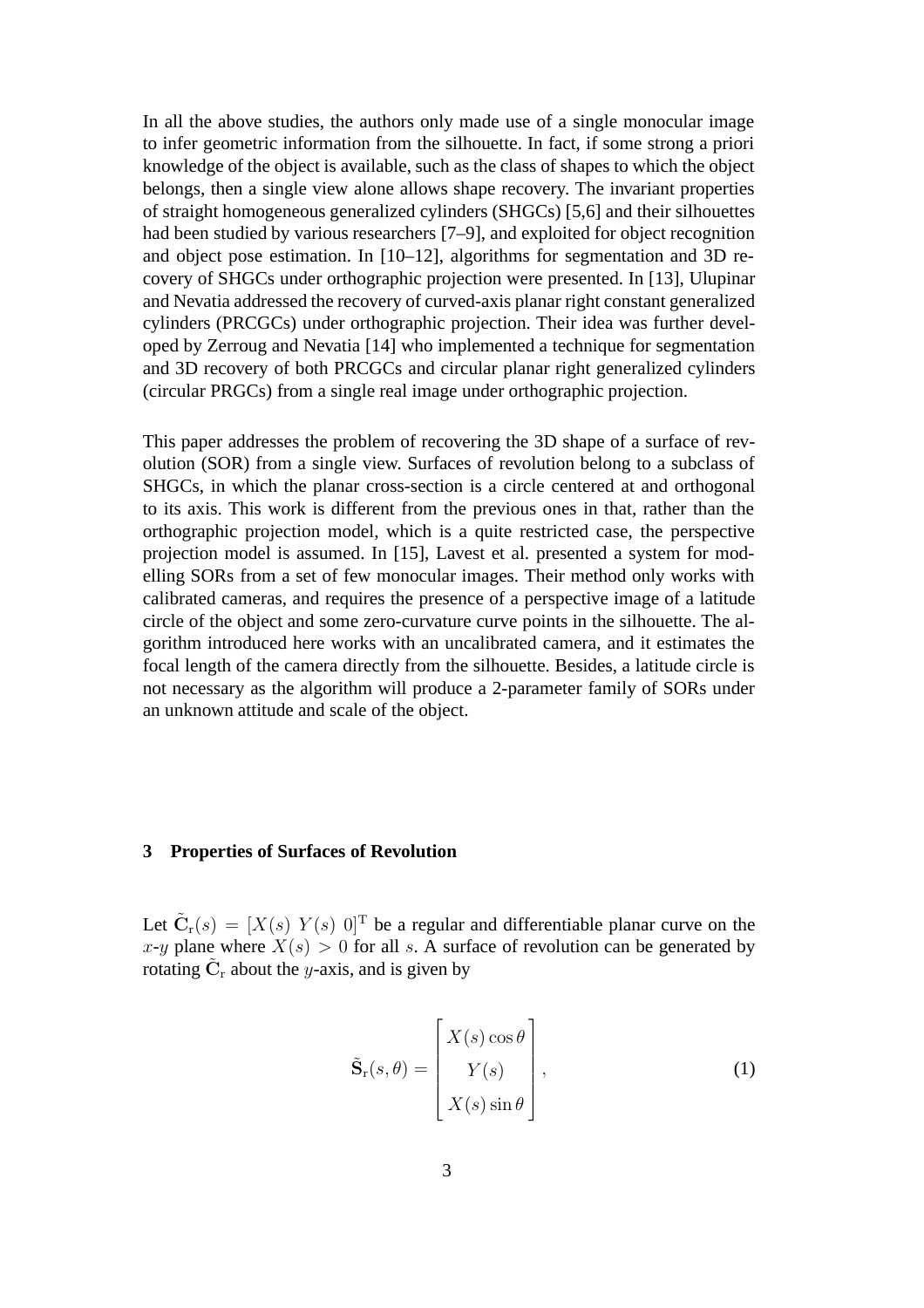where  $\theta$  is the angle parameter for a complete circle. The tangent plane basis vectors

$$
\frac{\partial \tilde{\mathbf{S}}_{\mathbf{r}}}{\partial s} = \begin{bmatrix} \dot{X}(s) \cos \theta \\ \dot{Y}(s) \\ \dot{X}(s) \sin \theta \end{bmatrix} \text{ and } \frac{\partial \tilde{\mathbf{S}}_{\mathbf{r}}}{\partial \theta} = \begin{bmatrix} -X(s) \sin \theta \\ 0 \\ X(s) \cos \theta \end{bmatrix}
$$
(2)

are independent since  $\dot{X}(s)$  and  $\dot{Y}(s)$  are never simultaneously zero and  $X(s) > 0$ for all  $s$ . Hence  $\tilde{S}_r$  is immersed and has a well-defined tangent plane at each point, with the normal given by

$$
\mathbf{n}(s,\theta) = \frac{\partial \tilde{\mathbf{S}}_{\mathbf{r}}}{\partial s} \times \frac{\partial \tilde{\mathbf{S}}_{\mathbf{r}}}{\partial \theta} \qquad (3)
$$
\n
$$
\begin{bmatrix} X(s)\dot{Y}(s)\cos\theta \end{bmatrix}
$$

$$
= \begin{bmatrix} -X(s)\dot{X}(s) \\ X(s)\dot{Y}(s)\sin\theta \end{bmatrix}.
$$
 (4)

Through any point  $\tilde{S}_r(s_0, \theta_0)$  on the surface, there is a *meridian curve* which is the curve obtained by rotating  $\tilde{C}_r$  about the y-axis by an angle  $-\theta_0$ , and a *latitude circle* which is a circle on the plane  $y = Y(s_0)$  and with its center on the y-axis. Note that the meridian curves and the latitude circles are orthogonal to each other, and they form the principal curves of the surface (see fig. 1). It follows from (4) that the surface normal at  $\tilde{S}_r(s_0, \theta_0)$  lies on the plane containing the y-axis and the point  $\tilde{\mathbf{S}}_r(s_0, \theta_0)$ , and is normal to the meridian curve through  $\tilde{\mathbf{S}}_r(s_0, \theta_0)$ . By circular symmetry, the surface normals along a latitude circle will all meet at one point on the  $y$ -axis.



Fig. 1. The meridian curves and latitude circles form the principal curves of the surface of revolution.

Under perspective projection, the image of a surface of revolution will be invariant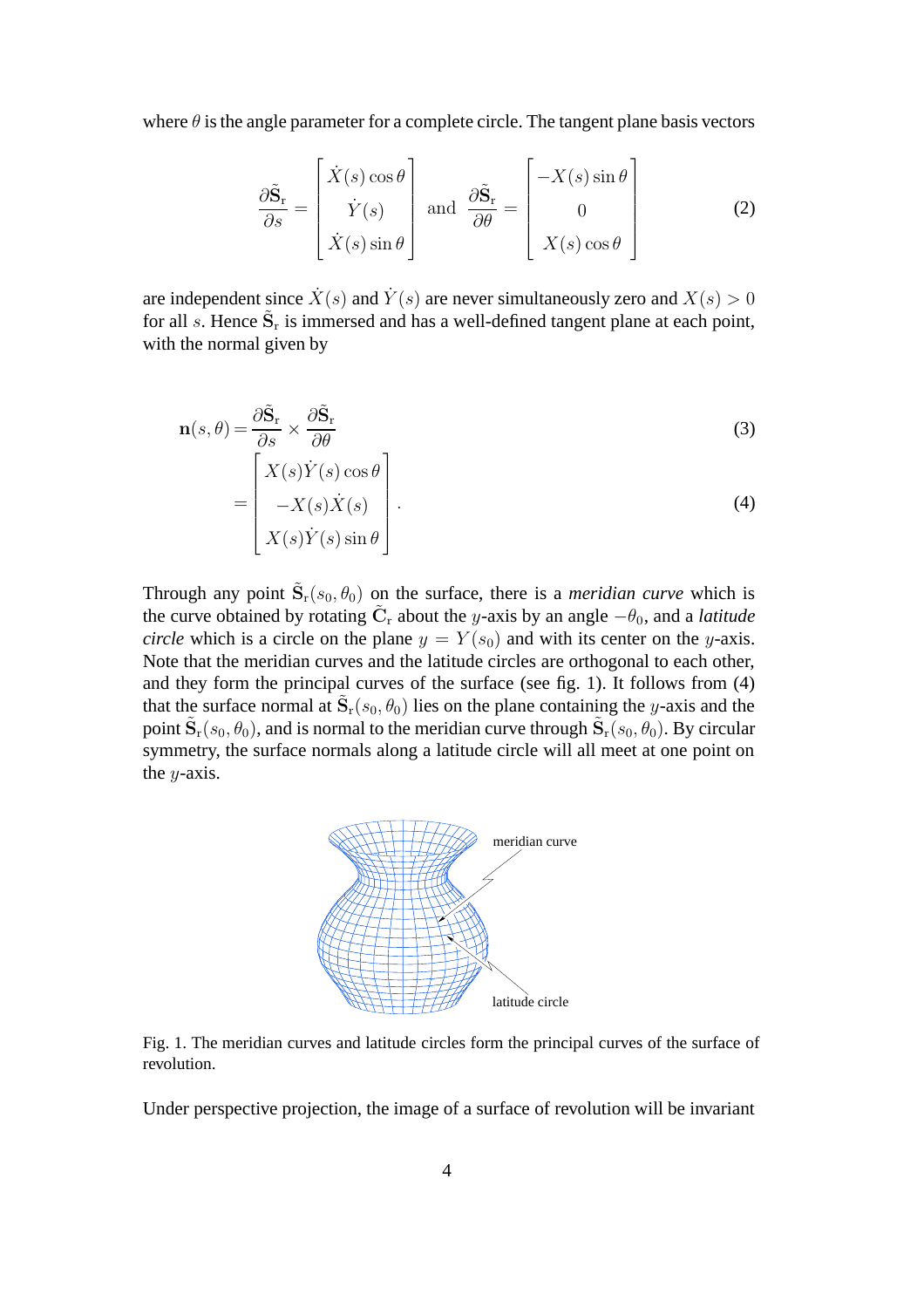to a *harmonic homology* [16,17], given by

$$
\mathbf{W} = \mathbb{I}_3 - 2\frac{\mathbf{v}_x \mathbf{l}_s^{\mathrm{T}}}{\mathbf{v}_x^{\mathrm{T}} \mathbf{l}_s},\tag{5}
$$

where  $\mathbf{l}_s$  is the image of the revolution axis and  $\mathbf{v}_x$  is the vanishing point corresponding to the normal direction of the plane that contains the camera center and the revolution axis. Note that **W** has four degrees of freedom, and that  $\mathbf{v}_x$  and  $\mathbf{l}_s$ are related by [18]

$$
\omega \mathbf{v}_x = \mathbf{l}_s, \tag{6}
$$

where  $\omega = \mathbf{K}^{-T} \mathbf{K}^{-1}$  is the image of the absolute conic and **K** is the 3 × 3 calibration matrix of the camera. When the camera is pointing directly towards the revolution axis,  $v_x$  will be at infinity and the harmonic homology will reduce to a *skew symmetry*, given by

$$
\mathbf{S} = \frac{1}{\cos(\phi - \theta)} \begin{bmatrix} -\cos(\phi + \theta) & -2\cos\phi\sin\theta & 2d_1\cos\phi \\ -2\sin\phi\cos\theta & \cos(\phi + \theta) & 2d_1\sin\phi \\ 0 & 0 & \cos(\phi - \theta) \end{bmatrix},
$$
(7)

where  $d_1 = u_0 \cos \theta + v_0 \sin \theta$ . The image of the revolution axis and the vanishing point are given by  $\mathbf{l}_s = [\cos \theta \sin \theta - d_1]^T$  and  $\mathbf{v}_x = [\cos \phi \sin \phi \ 0]^T$  respectively, and **S** has only three degrees of freedom. If the camera also has zero skew and unit aspect ratio, the harmonic homology will then become a *bilateral symmetry*, given by

$$
\mathbf{B} = \begin{bmatrix} -\cos 2\theta & -\sin 2\theta & 2d_1 \cos \theta \\ -\sin 2\theta & \cos 2\theta & 2d_1 \sin \theta \\ 0 & 0 & 1 \end{bmatrix} . \tag{8}
$$

While  $l_s$  will have the same form as in the case of skew symmetry, the vanishing point will now be both at infinity and has a direction orthogonal to  $l_s$ . As a result, **B** has only two degrees of freedom. These three different cases of symmetry are illustrated in fig. 2.

## **4 Reconstruction from a Single View**

Consider a surface of revolution  $\tilde{S}_r$  whose revolution axis coincides with the y-axis, and a pin-hole camera  $\hat{\mathbf{P}} = [\mathbb{I}_3 \mathbf{t}]$  where  $\mathbf{t} = [0 \ 0 \ d_z]^T$  and  $d_z > 0$ . Let the contour generator be parameterized by s as

$$
\tilde{\Gamma}(s) = \tilde{\mathbf{c}} + \lambda(s)\mathbf{p}(s), \text{ where}
$$
\n(9)

$$
\mathbf{p}(s) \cdot \mathbf{n}(s) = 0. \tag{10}
$$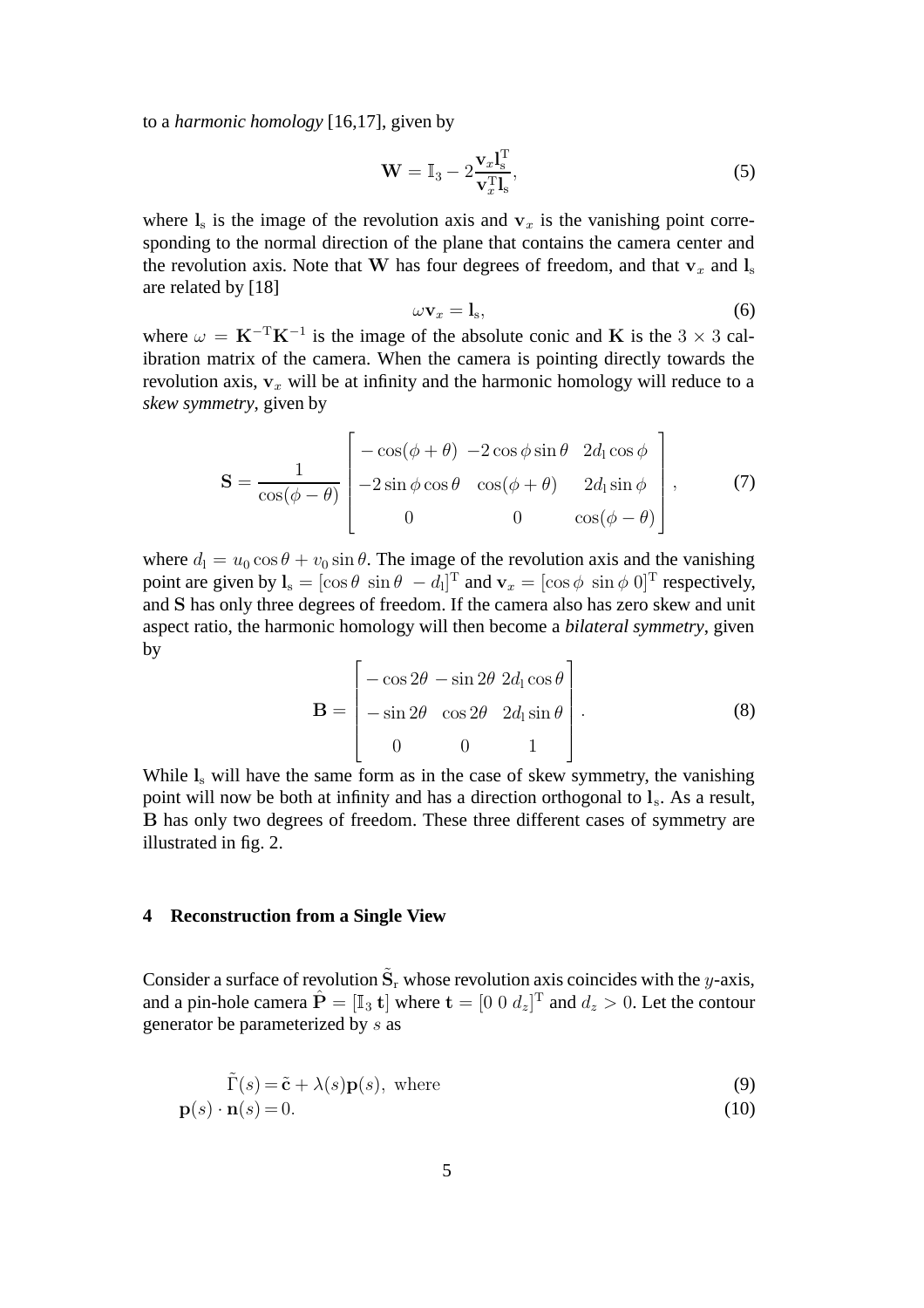

Fig. 2. (a) Silhouette of a surface of revolution under general perspective projection. The symmetry of the silhouette is described by a harmonic homology defined by the image of the revolution axis and a vanishing point. (b) When the camera is pointing directly towards the revolution axis, the harmonic homology reduces to a skew symmetry, where the vanishing point is at infinity. (c) If the camera also has zero skew and unit aspect ratio, the harmonic homology becomes a bilateral symmetry, in which the vanishing point is at infinity and has a direction orthogonal to the image of the revolution axis.

In (9),  $\tilde{c}$  indicates the camera center at  $[0 \ 0 \ -d_z]^T$ ,  $p(s)$  is the viewing vector from  $\tilde{\mathbf{c}}$  to the focal plane at unit distance for the point  $\tilde{\Gamma}(s)$ , and  $\lambda(s)$  is the depth of the point  $\Gamma(s)$  from  $\tilde{\mathbf{c}}$  along the z direction. Note that  $\mathbf{p}(s)$  has the form  $[x(s) y(s) 1]^T$ , where  $(x(s), y(s))$  is a point in the bilaterally symmetric silhouette. The tangency constraint is expressed in (10), where  $n(s)$  is the unit surface normal at  $\tilde{\Gamma}(s)$  and can be determined up to a sign by [3]

$$
\mathbf{n}(s) = \frac{\mathbf{p}(s) \times \frac{d \mathbf{p}(s)}{d s}}{\left| \mathbf{p}(s) \times \frac{d \mathbf{p}(s)}{d s} \right|} \tag{11}
$$

$$
= \frac{1}{\alpha_n(s)} \left[ \begin{array}{c} -\dot{y}(s) \\ \dot{x}(s) \\ x(s)\dot{y}(s) - \dot{x}(s)y(s) \end{array} \right],
$$
\n(12)

where  $\alpha_n(s) = |\mathbf{p}(s) \times \frac{d \mathbf{p}(s)}{ds}|$ . In Section 3, it has been shown that the surface normal  $\mathbf{n}(s)$  will lie on the plane containing the y-axis and the point  $\tilde{\Gamma}(s)$ . This coplanarity constraint can be expressed as

$$
\mathbf{n}(s)^{\mathrm{T}}[\mathbf{n}_y]_{\times}\tilde{\Gamma}(s) = 0,\tag{13}
$$

where  $n_y = [0 \ 1 \ 0]^T$ . Let  $n(s) = [n_1(s) \ n_2(s) \ n_3(s)]^T$  and expanding (13) gives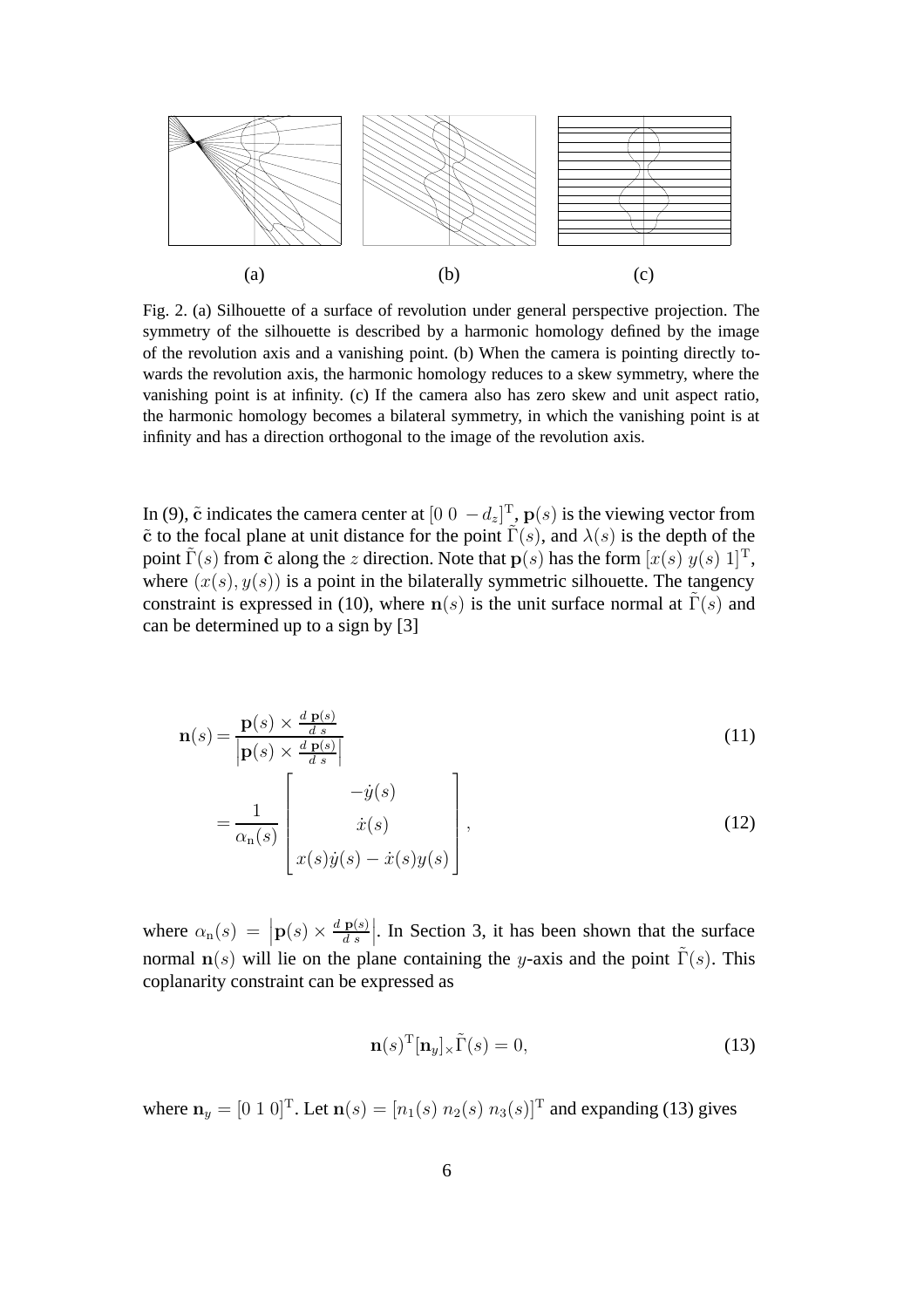$$
\begin{bmatrix}\nn_1(s) & n_2(s) & n_3(s)\n\end{bmatrix}\n\begin{bmatrix}\n0 & 0 & 1 \\
0 & 0 & 0 \\
-1 & 0 & 0\n\end{bmatrix}\n\begin{bmatrix}\n\lambda(s)x(s) \\
\lambda(s)y(s) \\
\lambda(s) - d_z\n\end{bmatrix} = 0
$$
\n
$$
\begin{bmatrix}\nn_1(s) & n_2(s) & n_3(s)\n\end{bmatrix}\n\begin{bmatrix}\n\lambda(s) - d_z \\
0 \\
-\lambda(s)x(s)\n\end{bmatrix} = 0
$$
\n
$$
n_1(s)(\lambda(s) - d_z) - n_3(s)\lambda(s)x(s) = 0.
$$
\n(14)

By rearranging (14), the depth of the point  $\tilde{\Gamma}(s)$  is given by

$$
\lambda(s) = \frac{d_z n_1(s)}{n_1(s) - n_3(s)x(s)}.\tag{15}
$$

Hence, the contour generator can be recovered from the silhouette using (9). In homogeneous coordinates, the contour generator is given by

$$
\Gamma(s) = \begin{bmatrix} \tilde{\mathbf{c}} + \lambda(s)\mathbf{p}(s) \\ 1 \end{bmatrix}
$$

$$
= \begin{bmatrix} \tilde{\mathbf{c}} + \frac{d_z n_1(s)}{n_1(s) - n_3(s)x(s)}\mathbf{p}(s) \\ 1 \end{bmatrix}
$$

$$
= \begin{bmatrix} d_z \dot{y}(s)x(s) \\ d_z \dot{y}(s)y(s) \\ d_z \alpha_{\Gamma}(s) \\ \dot{y}(s) - \alpha_{\Gamma}(s) \end{bmatrix},
$$
(16)

where  $\alpha_{\Gamma}(s) = (x(s)y(s) - x(s)y(s))x(s)$ . Since the distance  $d_z$  cannot be recovered from the image, the reconstruction is determined only up to a *similarity transformation*. The surface of revolution can then be obtained by rotating the contour generator about the  $y$ -axis, and is given by

$$
\tilde{\mathbf{S}}_{\mathbf{r}}(s,\theta) = \begin{bmatrix} X(s) \cos \theta \\ Y(s) \\ X(s) \sin \theta \end{bmatrix},
$$
\n(17)

where  $X(s) = \sqrt{(\lambda(s)x(s))^2 + (\lambda(s) - d_z)^2}$  and  $Y(s) = \lambda(s)y(s)$ .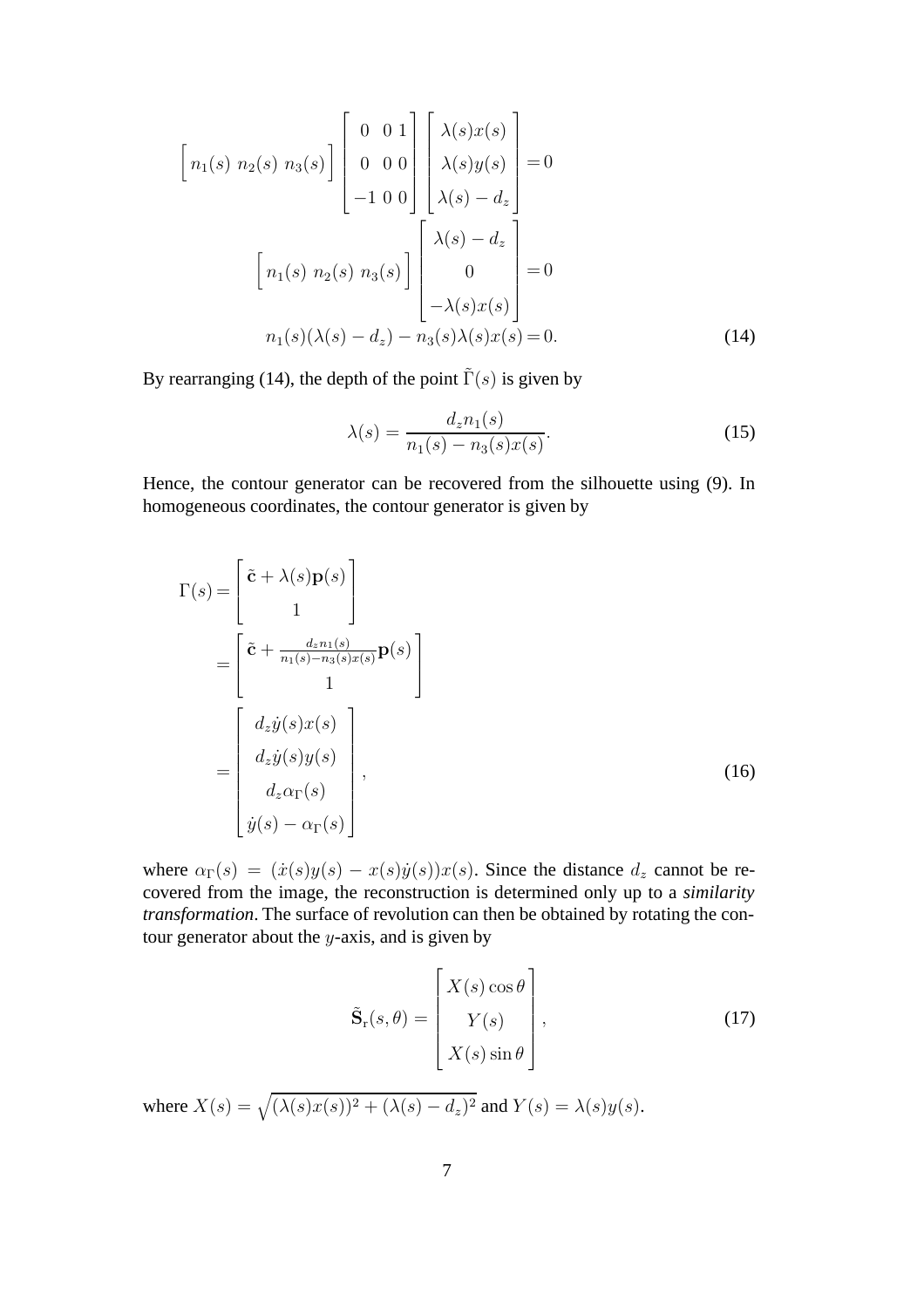Now consider an arbitrary pin-hole camera **P** by introducing the intrinsic parameters represented by the camera calibration matrix  $\bf{K}$  to  $\hat{\bf{P}}$ , and by applying the rotation **R** to **P**<sup></sup> about its optical center. Hence  $P = KR[I_3 t]$  or  $P = HP$ , where  $H = KR$ . From the discussions presented in Section 3, the resulting silhouette of  $S_r$  will be invariant to a harmonic homology **W**. Given **K** and **W**, it is possible to rectify the image by a planar homography  $H_r$  so that the silhouette becomes bilaterally symmetric about the line  $\hat{\mathbf{l}}_s = [1 \ 0 \ 0]^T$  (i.e. the y-axis). This corresponds to normalizing the camera by  $K^{-1}$  and rotating the normalized camera until the revolution axis of  $S_r$  lies on the y-z plane of the camera coordinate system. Note that  $H_r$  is not unique, as any homography  $H'_r$ , given by  $H'_r = \mathbf{R}_x(\psi) \mathbf{H}_r$  where  $\mathbf{R}_x(\psi)$ is a rotation about the x-axis by an angle  $\psi$ , will yield a silhouette which will be bilaterally symmetric about  $\hat{\mathbf{l}}_s$ . There exists a  $\psi_0$  such that  $\mathbf{R}_r(\psi_0) \mathbf{H}_r \mathbf{P} = \hat{\mathbf{P}}$  and the surface of revolution can be reconstructed from the rectified image using the algorithm presented above. In general,  $\psi_0$  cannot be recovered from a single image and hence there will be a 2-parameter family of solutions for the contour generator, given by

$$
\Gamma^{\psi}(s) = \begin{bmatrix} d_z \dot{y}(s)x(s) \\ d_z \dot{y}(s)(y(s)\cos\psi - \sin\psi) \\ d_z \alpha_{\Gamma}^{\psi}(s) \\ \dot{y}(s)(y(s)\sin\psi + \cos\psi) - \alpha_{\Gamma}^{\psi}(s) \end{bmatrix}
$$
(18)

where  $\alpha_{\Gamma}^{\psi}(s) = \{(\dot{x}(s)y(s) - x(s)\dot{y}(s))\cos\psi - \dot{x}(s)\sin\psi\}x(s)$ . The 2-parameter family of surfaces of revolution  $\tilde{S}_r^{\psi}$  can be obtained by rotating  $\Gamma^{\psi}$  about the yaxis. Note that the ambiguities in the reconstruction correspond to (1) the unknown distance of the surface from the camera and (2) the ambiguity of the orientation of the revolution axis on the y-z plane of the camera coordinate system. It can be shown that such ambiguities in the reconstruction cannot be described by a projective transformation (see [19] for the proof). If the image of a latitude circle in the surface of revolution can be located, the orientation of the revolution axis relative to the y-axis of the camera coordinate system can be estimated [20], which removes one degree of freedom in the ambiguities of the reconstruction. Further, if the radius of such a latitude circle is also known, then all the ambiguities in the reconstruction can be resolved.

It is worth mentioning that sometimes due to self-occlusions, it might not be always possible to recover the whole surface of revolution from its silhouette. This situation is illustrated in fig. 3, where part of the neck and the bottom of the vase cannot be reconstructed. Nonetheless, if more images of the surface of revolution are available, it is possible to recover the whole meridian curve, and hence the whole surface of revolution, by combining fragments of the meridian curve obtained from different images.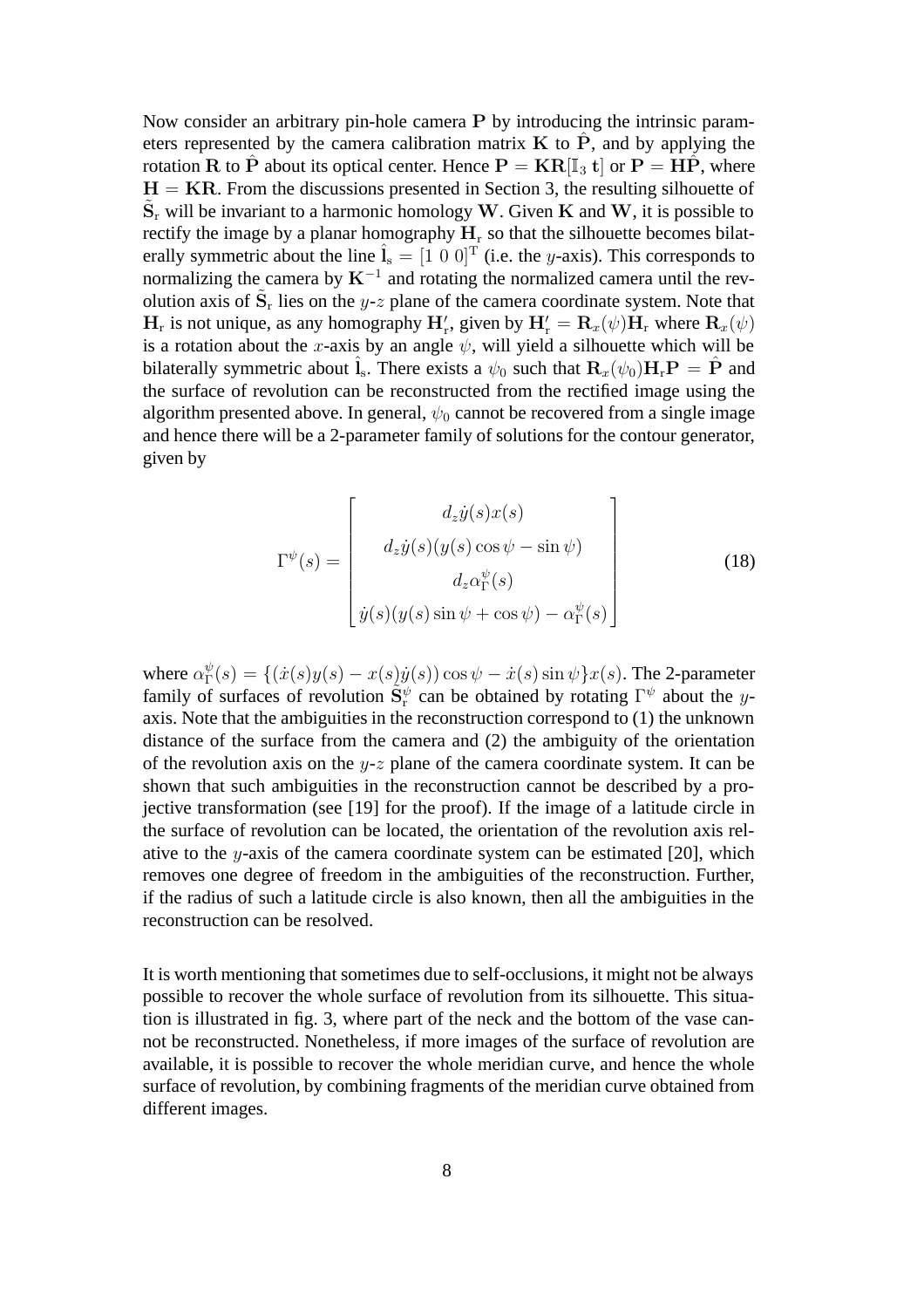

Fig. 3. Due to self-occlusions, it might not be always possible to recover the whole surface of revolution from its silhouette. (a) It is possible to recover the whole surface from the side view of a vase. (b) Part of the neck and the bottom of the vase cannot be reconstructed from this top view due to self-occlusions.

#### **5 Algorithm and Implementation**

## *5.1 Estimation of the Harmonic Homology*

The silhouette  $\rho$  of a surface of revolution is first extracted from the image by applying a Canny edge detector [21], and the harmonic homology **W** that maps each side of  $\rho$  to its symmetric counterpart is then estimated by minimizing the geometric distances between the original silhouette  $\rho$  and its transformed version  $\rho' = W\rho$  (see fig. 4). This can be done by sampling N evenly spaced points  $x_i$ along  $\rho$  and optimizing the cost function

$$
Cost(\mathbf{v}_x, \mathbf{l}_s) = \sum_{i=1}^N \text{dist}(\mathbf{W}(\mathbf{v}_x, \mathbf{l}_s) \mathbf{x}_i, \rho)^2,
$$
(19)

where  $dist(\mathbf{W}(\mathbf{v}_x, \mathbf{l}_s)\mathbf{x}_i, \rho)$  is the orthogonal distance from the transformed sample point  $\mathbf{x}'_i = \mathbf{W}(\mathbf{v}_x, \mathbf{l}_s) \mathbf{x}_i$  to the original silhouette  $\rho$ . A very good initialization of  $\mathbf{l}_s$ and  $v_x$  can be obtained using the bitangents of the silhouette (see [18] for details).

#### *5.2 Image Rectification*

After the estimation of the harmonic homology **W**, the image can be rectified so that the silhouette becomes bilaterally symmetric about the line  $I = [1 \ 0 \ 0]^T$ . Such a rectified image resembles an image that would have been observed by a normalized camera when the axis of the surface of revolution lies on the  $y-z$  plane of the camera coordinate system.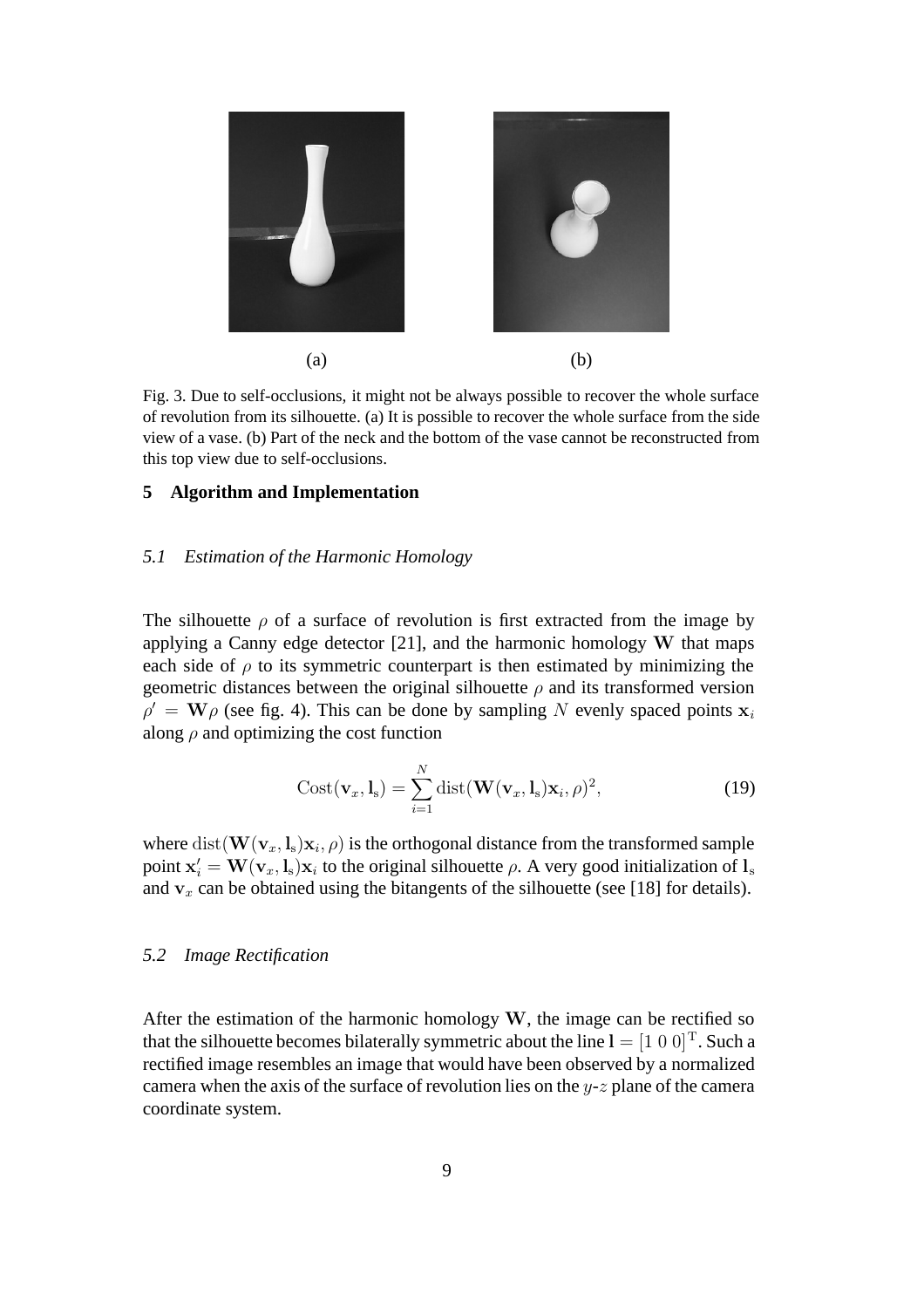

Fig. 4. The silhouette  $\rho$  of a surface of revolution (candle holder) is extracted by applying a Canny edge detector and the axis **l**<sup>s</sup> of the harmonic homology associated with the silhouette is estimated.

By assuming that the principal point is located at the image center and that the camera has unit aspect ratio, the focal length can be computed from  $v_x$  and  $l_s$  using (6). The image can then be normalized by  $K^{-1}$  to remove the effects of the intrinsic parameters of the camera. The axis **l**<sup>s</sup> of **W**, and hence the image of the revolution axis, is transformed to  $\mathbf{l}_{\mathrm{s}}^{\mathrm{n}} = \mathbf{K}^{\mathrm{T}} \mathbf{l}_{\mathrm{s}}$ .

The normalized image is then transformed by a rotation matrix  $\mathbf{R}_{\text{b}}$  that brings  $\mathbf{x}_{0}^{\text{p}}$ , the orthogonal projection of the principal point  $\mathbf{x}_0 = \begin{bmatrix} 0 & 0 & 1 \end{bmatrix}^T$  on the axis  $\mathbf{l}_s^n$ , to  $x_0$ . This corresponds to rotating the normalized camera until it points directly towards the axis of the surface of revolution, and the resulting silhouette will then be bilaterally symmetric about the image of the revolution axis. The axis  $n<sub>b</sub>$  and the angle  $\phi_b$  of the rotation  $\mathbf{R}_b$  are given by

$$
\mathbf{n}_{\mathrm{b}} = \frac{\mathbf{x}_{0}^{\mathrm{p}} \times \mathbf{x}_{0}}{|\mathbf{x}_{0}^{\mathrm{p}} \times \mathbf{x}_{0}|}, \text{ and}
$$
 (20)

$$
\phi_{\mathbf{b}} = \arccos\left(\frac{\mathbf{x}_0^{\mathbf{p}} \cdot \mathbf{x}_0}{|\mathbf{x}_0^{\mathbf{p}}| \, |\mathbf{x}_0|}\right), \text{ respectively.}
$$
\n(21)

After transforming the normalized image by the homography  $\mathbf{R}_{\rm b}$ , the resulting silhouette  $\rho^{\rm b} = {\bf R}_{\rm b} {\bf K}^{-1} \rho$  will be bilaterally symmetric about the transformed image of the revolution axis, given by  $I_s^b = R_b I_s^n = [\cos \theta^b \sin \theta^b 0]^T$ .

The resulting image is then rotated about the point  $x_0$  until the axis of symmetry aligns with the y-axis, and the transformation is given by  $\mathbf{R}_a$  which is a rotation about the z-axis by an angle  $-\theta$ <sup>b</sup>. This corresponds to rotating the normalized camera, which is now pointing directly towards the axis of the surface of revolution, about its z-axis until the axis of the surface of revolution lies on its  $y-z$  plane. The resulting silhouette  $\rho^a = \mathbf{R}_a \rho^b$  is now bilaterally symmetric about the line  $\mathbf{I}_s^a = \mathbf{R}_a \mathbf{I}_s^b = [1 \ 0 \ 0]^T$ . The overall transformation for the rectification is given by  $H_r = R_a R_b K^{-1}$ , and the rectification process is illustrated in fig. 5.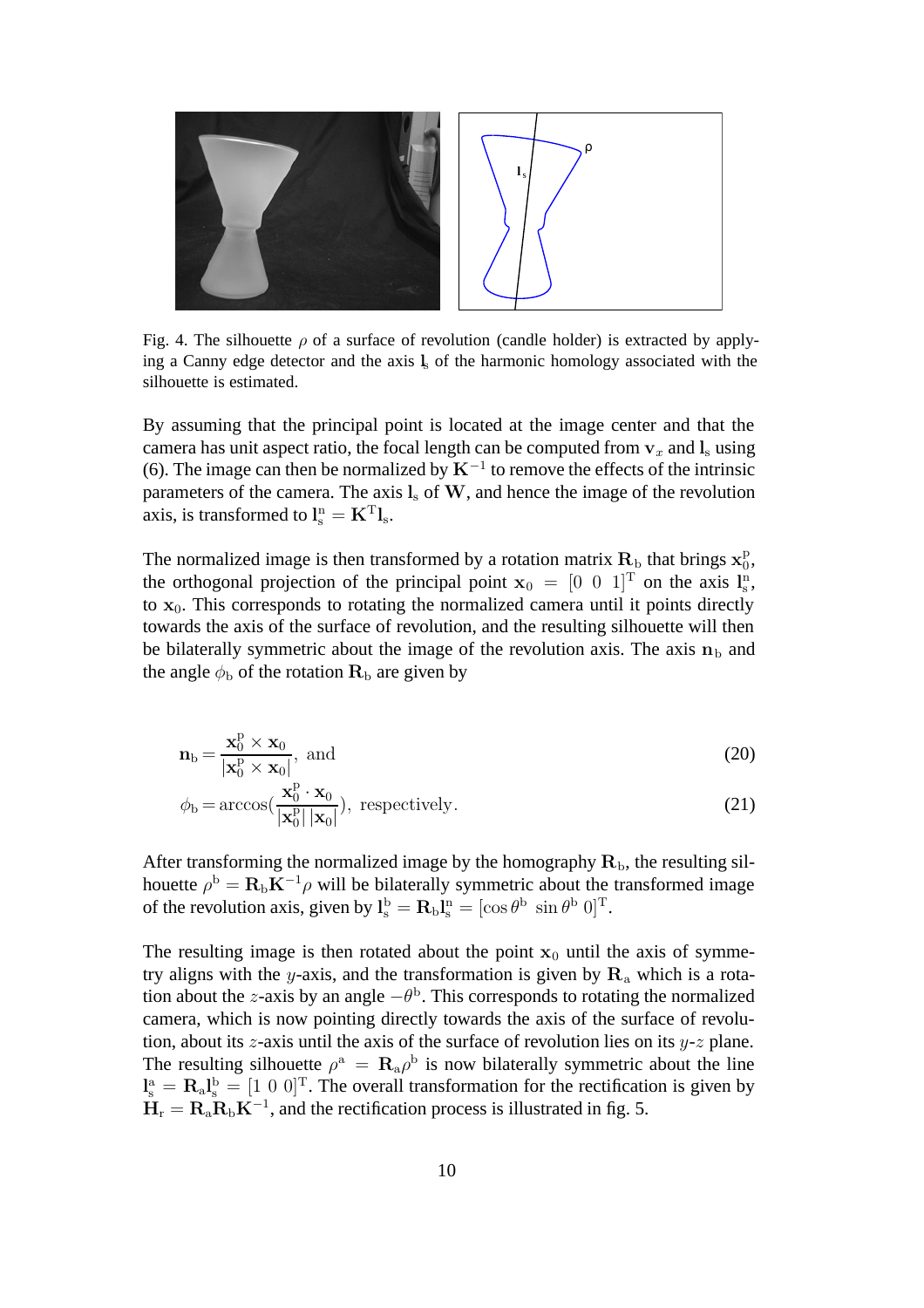

Fig. 5. (a) The harmonic homology associated with the silhouette of the surface of revolution is estimated, which yields the image of the revolution axis. The image is then normalized by  $K^{-1}$ , and the orthogonal projection  $x_0^p$  of the point  $x_0 = [0 \ 0 \ 1]^T$  on the image of the revolution axis is located. (b) The image is transformed by the homography  $\mathbf{R}_b$  so that the point  $\mathbf{x}_0$  lies on the image of the revolution axis and the silhouette becomes bilaterally symmetric about the image of the revolution axis. (c) Finally, the image is rotated about the point  $x_0$  until the image of the revolution axis aligns with the y-axis.

#### *5.3 Depth Recovery*

Since the rectified silhouette  $\rho^a$  is bilaterally symmetric about the y-axis, only one side of  $\rho^a$  needs to be considered during the reconstruction of the surface of revolution. The apparent contour is first segmented manually from the rectified silhouette. This can usually be done easily by removing the topmost and bottommost elliptical parts of the silhouette, which are the images of the topmost and bottommost latitude circles, respectively. Points are then sampled from the apparent contour and the tangent vector (i.e.  $\dot{x}(s)$  and  $\dot{y}(s)$ ) at each sample point is estimated by fitting a polynomial to the neighboring points. Points that do not have well-defined tangents are discarded. The surface normal associated with each sample point is then computed using (12). Finally, the depth of each sample point is recovered using (15), and the contour generator and the surface of revolution follow. For  $\psi \neq 0$ , the viewing vector  $p(s)$  and the associated surface normal  $n(s)$  at each sample point are first transformed by  $\mathbf{R}_x(\psi)$ . The transformed viewing vector is then normalized so that its  $3^{rd}$  coefficient becomes 1, and (15) can then be used to recover the depth of the sample point.

# **6 Experiments and Results**

Fig. 6 shows the reconstruction of a candle holder. The rectification of the silhouette (see fig. 6(b)) was done using the algorithm described in Section 5. An ellipse was fitted to the bottom of the rectified silhouette for computing the orientation of the revolution axis. The radius of the topmost circle and the height of the candle holder, measured manually using a ruler with a resolution of 1 mm, were 5.7 cm and 17.1 cm respectively. The ratio of the radius of the topmost circle to the height of the reconstructed candle holder (see fig.  $6(c)$ ) was 0.3360. This ratio agreed with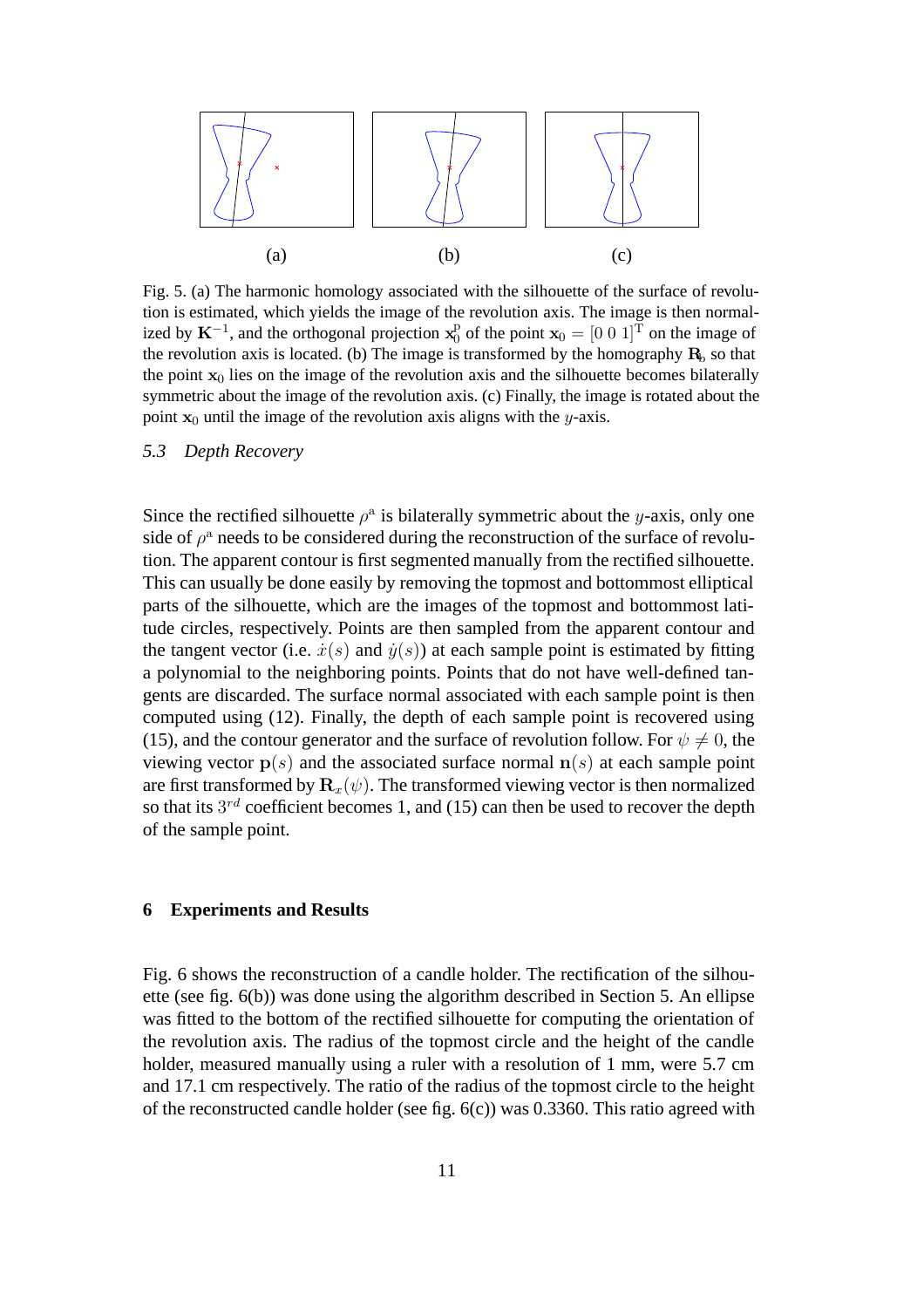the ground truth value  $(5.7/17.1 = 0.3333)$  and had a relative error of 0.81% only. Another example is given in fig. 7, which shows the reconstruction of a bowl. The radius of the topmost circle and the height of the bowl were 6.4 cm and 6.2 cm respectively. The ratio of the radius of the topmost circle to the height of the reconstructed bowl (see fig. 7(c)) was 1.0474. This ratio was close to the ground truth value  $(6.4/6.2 = 1.0323)$  and had a relative error of 1.46%.



Fig. 6. (a) Image of a candle holder. (b) Rectified silhouette of the candle holder which exhibits bilateral symmetry. (c) Reconstructed model of the candle holder.



Fig. 7. (a) Image of a bowl. (b) Rectified silhouette of the bowl which exhibits bilateral symmetry. (c) Reconstructed model of the bowl.

## **7 Conclusions**

By exploiting the coplanarity constraint between the revolution axis and the surface normal, a simple technique for recovering the 3D shape of a surface of revolution from a single view has been developed. The technique presented here assumes perspective projection and uses information from the silhouette only. The invariant properties of the surface of revolution and its silhouette have been used to calibrate the focal length of the camera, and to rectify the image so that the silhouette becomes bilaterally symmetric about the  $y$ -axis. This simplifies the analysis of the general camera configuration case to one in which the revolution axis lies on the  $y-z$  plane of the camera coordinate system. If the image of a latitude circle in the surface of revolution can be located, the orientation of the revolution axis relative to the y-axis of the camera coordinate system can be estimated, which removes one degree of freedom in the ambiguities of the reconstruction. The remaining degree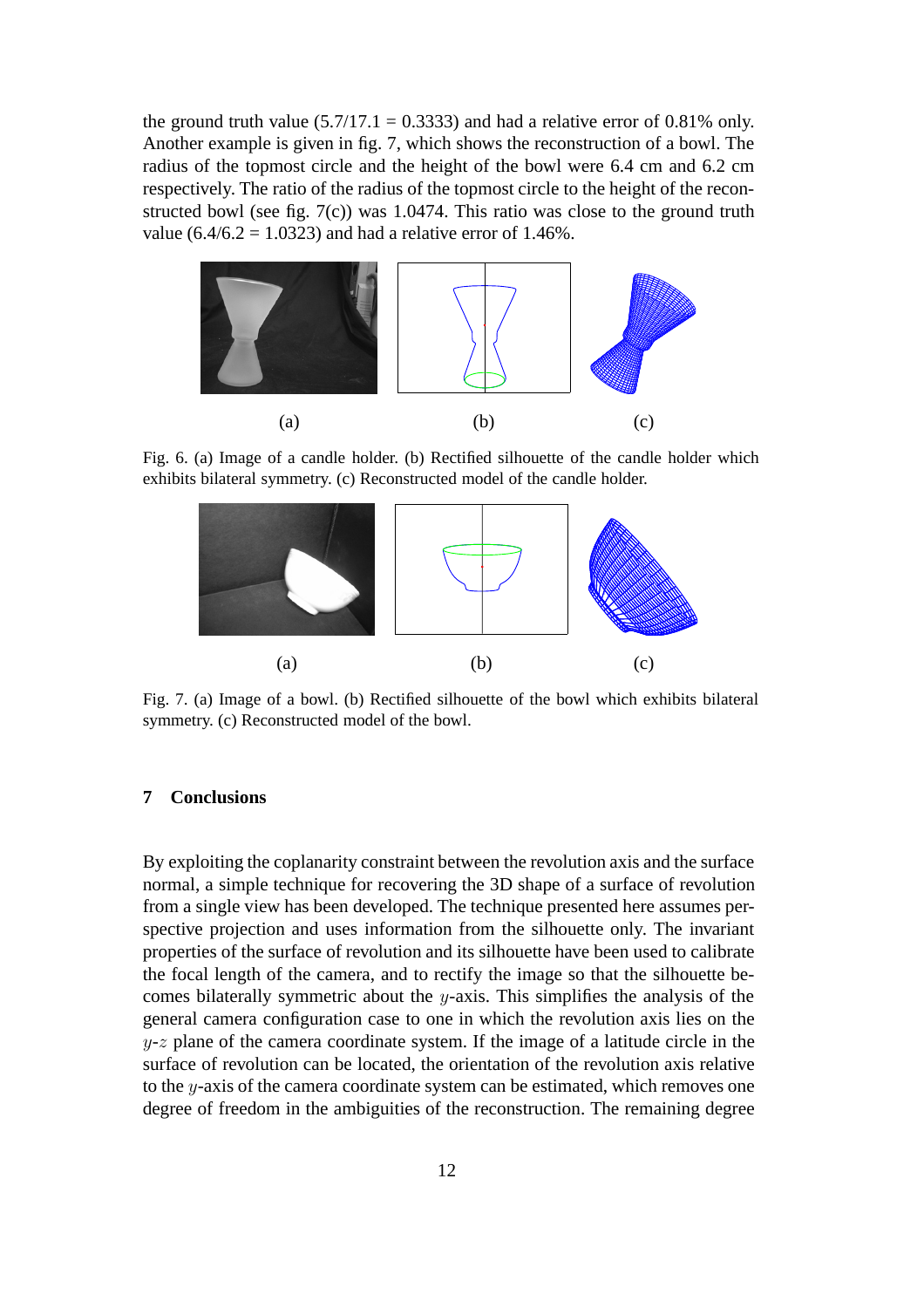of freedom (i.e. scale) can be resolved by knowing the radius of the located latitude circle.

## **Acknowledgements**

The work described in this paper was partially supported by a research grant from The University of Hong Kong.

#### **References**

- [1] H. G. Barrow, J. M. Tenenbaum, Recovering intrinsic scene characteristics from images, in: A. R. Hanson, E. M. Riseman (Eds.), Computer Vision Systems, Academic Press, New York, 1978, pp. 3–26.
- [2] J. J. Koenderink, What does the occluding contour tell us about solid shape?, Perception 13 (1984) 321–330.
- [3] R. Cipolla, A. Blake, Surface shape from the deformation of apparent contours, Int. Journal of Computer Vision 9 (2) (1992) 83–112.
- [4] M. Brady, J. Ponce, A. L. Yuille, H. Asada, Describing surfaces, Computer Vision, Graphics and Image Processing 32 (1) (1985) 1–28.
- [5] T. O. Binford, Visual perception by computer, in: Proc. IEEE Conf. Systems and Control, Miami, FL, 1971, (unpublished).
- [6] T. O. Binford, Generalized cylinder representation, in: S. C. Shapiro (Ed.), Encyclopedia of Artificial Intelligence, John Wiley & Sons, 1987, pp. 321–323.
- [7] R. Horaud, M. Brady, On the geometric interpretation of image contours, Artificial Intelligence 37 (1988) 333–353.
- [8] J. Ponce, D. M. Chelberg, W. B. Mann, Invariant properties of straight homogeneous generalized cylinders and their contours, IEEE Trans. on Pattern Analysis and Machine Intelligence 11 (9) (1989) 951–966.
- [9] J. Liu, J. L. Mundy, D. A. Forsyth, A. Zisserman, C. A. Rothwell, Efficient recognition of rotationally symmetric surface and straight homogeneous generalized cylinders, in: Proc. Conf. Computer Vision and Pattern Recognition, New York, NY, 1993, pp. 123– 129.
- [10] H. Sato, T. O. Binford, Finding and recovering SHGC objects in an edge image, Computer Vision, Graphics and Image Processing 57 (3) (1993) 346–358.
- [11] A. D. Gross, T. E. Boult, Recovery of SHGCs from a single intensity view, IEEE Trans. on Pattern Analysis and Machine Intelligence 18 (2) (1996) 161–180.